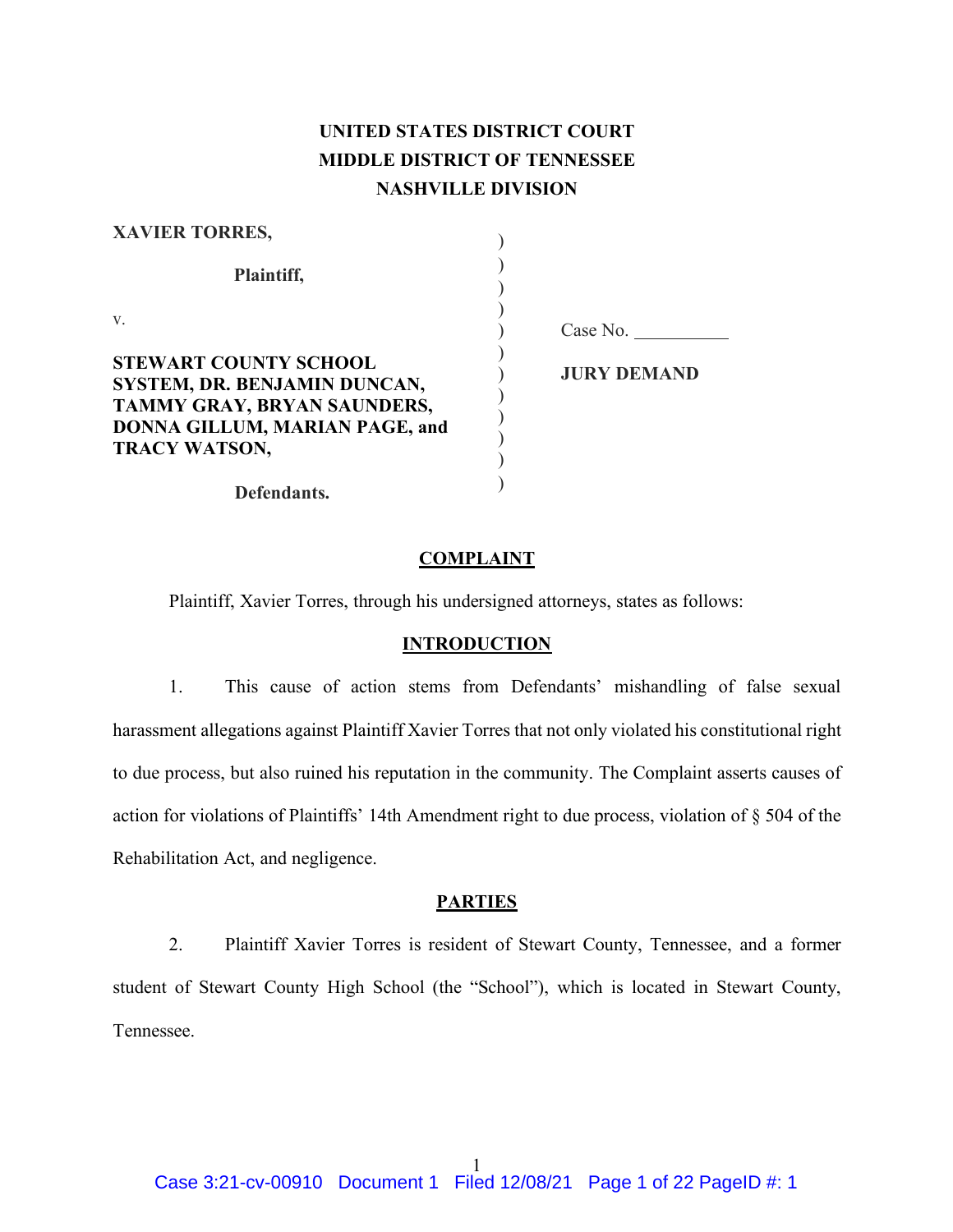3. Defendant Stewart County School System ("SCSS") is a public school system duly authorized by the laws of the State of Tennessee.

4. Defendant Dr. Benjamin Duncan is a resident of Stewart County, Tennessee, and was Principal of the School at all times relevant to this Complaint. Defendant Duncan is being sued in his individual capacity.

5. Defendant Tammy Gray is a resident of Stewart County, Tennessee, and was Assistant Principal of the School at all times relevant to this Complaint. Defendant Gray is being sued in her individual capacity.

6. Defendant Bryan Saunders is a resident of Stewart County, Tennessee, and sat on the SCSS Disciplinary Hearing Committee at all times relevant to this Complaint. Defendant Saunders is being sued in his individual capacity.

7. Defendant Donna Gillum is a resident of Stewart County, Tennessee, and sat on the SCSS Disciplinary Hearing Committee at all times relevant to this Complaint. Defendant Gillum is being sued in her individual capacity.

8. Defendant Marian Page is a resident of Stewart County, Tennessee, and sat on the SCSS Disciplinary Hearing Committee at all times relevant to this Complaint. Defendant Page is being sued in her individual capacity.

9. Defendant Tracy Watson is a resident of Stewart County, Tennessee, and was the SCSS Title IX Coordinator at all times relevant to this Complaint. Defendant Watson is being sued in her individual capacity.

### **JURISDICTION AND VENUE**

10. This Court has subject matter jurisdiction over the instant matter pursuant to 28 U.S.C. § 1331, as this case contains claims brought under the United States Constitution and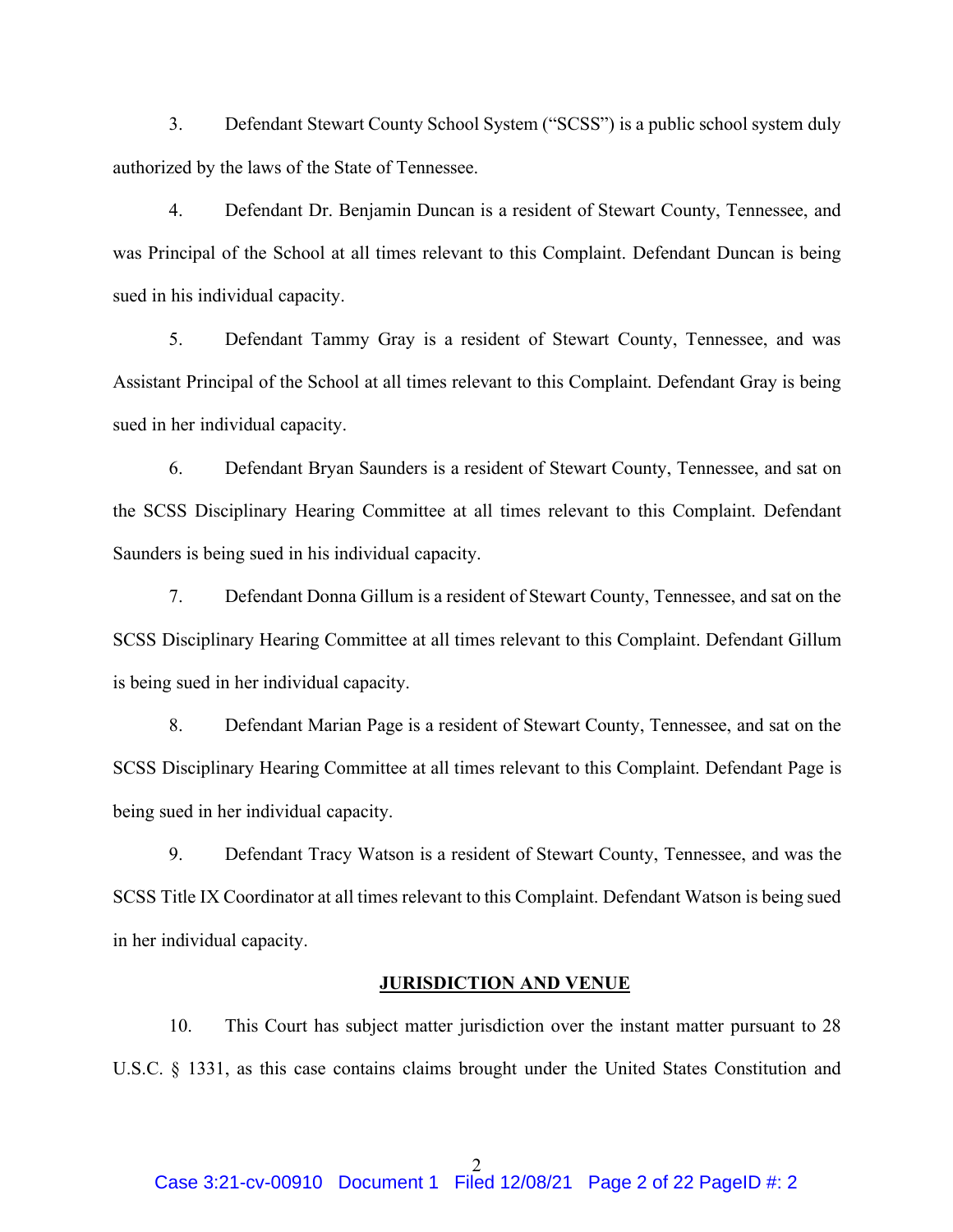federal statutes. Additionally, the Court has supplemental jurisdiction pursuant to 28 U.S.C. § 1367 over Plaintiff's state law claims because they are so related to his federal claims that they form part of the same case or controversy.

11. Venue in the Middle District of Tennessee is proper under 28 U.S.C. § 139l(b) because a substantial portion of the events or omissions giving rise to the claims occurred within the Middle District of Tennessee.

#### **JURY DEMAND**

12. Plaintiff requests a jury trial on the issues and claims set forth in this Complaint.

### **FACTUAL ALLEGATIONS**

#### **A. Plaintiff and His Disabilities.**

13. Plaintiff was a student at Stewart County High School from August 2017 until May 2021, when he graduated. Plaintiff was a Senior during the events described in this Complaint.

14. Plaintiff has struggled with attention deficit hyperactivity disorder, pervasive developmental disorder, and mood disorder since he was a child.

15. To address these health issues during his tenure at the School, Plaintiff took medication, sometimes dispensed by SCSS, and visited a Centerstone therapist on School grounds at least once per week.

16. Plaintiff's disabilities qualify him for accommodations under the Rehabilitation Act, the Americans with Disabilities Act ("ADA"), and the Individuals with Disabilities in Education Act ("IDEA").

17. Although most of SCSS's records concerning Plaintiff's disabilities are inexplicably missing from Plaintiff's SCSS file, SCSS had notice of Plaintiff's disabilities.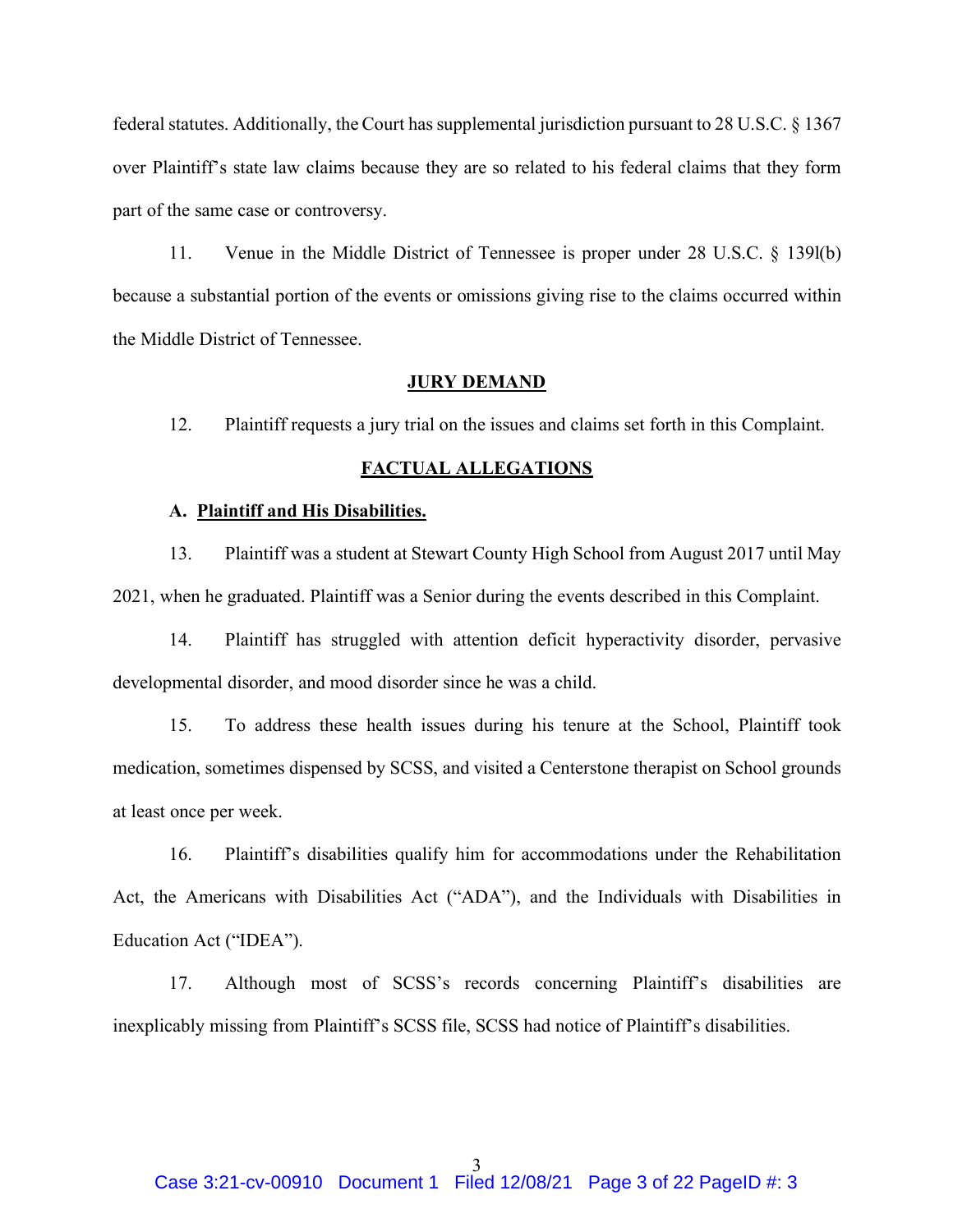18. What remains of Plaintiff's SCSS file does contain information on Plaintiff's diagnoses of attention deficit hyperactivity disorder, pervasive developmental disorder, and mood disorder.

19. Additionally, Plaintiff had to be excused from class to visit the Centerstone therapist, and SCSS personnel previously dispensed medication to Plaintiff when he was in middle school. These actions would be impossible if SCSS did not have knowledge of Plaintiff's disabilities.

20. Despite his disabilities, and thanks in part to his treatment, Plaintiff was able to succeed academically in classes with the general student population.

21. Indeed, Plaintiff was accepted into Austin Peay State University ("APSU") in the spring of 2021, but could not ultimately attend due to the events described in this Complaint.

### **B. The December 2, 2020 Sexual Harassment Complaint Against Plaintiff and Initial Investigation.**

22. Plaintiff's disabilities did sometimes cause disciplinary issues in class, but he had never been accused of sexual harassment prior to December 2, 2020.

23. On December 2, 2020, Plaintiff was accused of sexual harassment by a female classmate in his Nutrition class. The classmate alleged that Plaintiff touched her inner thigh inappropriately during class.

24. Defendant Gray conducted an initial investigation of the accusation that same day. Her investigation consisted of interviewing the female student and then interviewing Plaintiff.

25. SCSS is a public education system that receives federal funding. Therefore, it is subject to the requirements of Title IX of the Education Amendments of 1972 ("Title IX").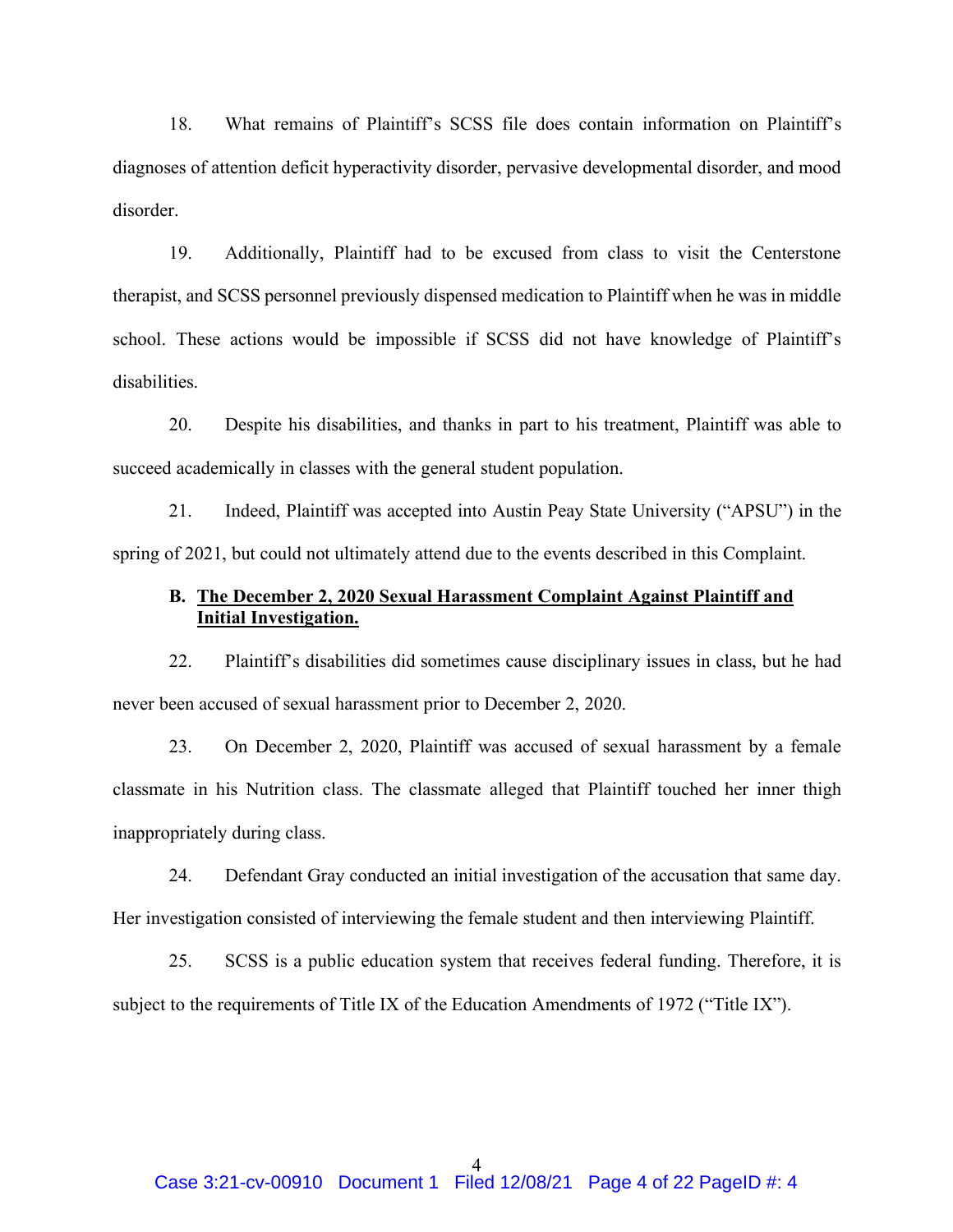26. Sometime after conducting the interviews with the accusing student and Plaintiff, Defendant Gray apparently called Defendant Watson, and confirmed with Defendant Watson that the female student's accusation constituted a formal sexual harassment complaint under Title IX.

### **C. Title IX's Requirements for Sexual Harassment Complaint Grievance Processes.**

27. Because the accusation against Plaintiff constituted a formal sexual harassment complaint under Title IX, School administrators were required to follow the Title IX investigation and discipline procedures promulgated by the United States Department of Education in a Final Rule that went into effect on August 14, 2020 (the "Final Rule").

28. The Final Rule codified the definition of sexual harassment in the educational context and prescribed grievance process procedures designed to both protect complainants and safeguard the due process rights of those accused of sexual harassment.

29. The Final Rule mandates that schools follow a grievance process to address a sexual harassment complaint that complies with its requirements before imposing disciplinary sanctions against any student accused of sexual harassment. *See* 34 C.F.R. § 106.44(a).

30. A school must provide the complainant with "supportive measures" while the grievance process is pending, which may include moving the accused student out of the complainant's class, so long as those supportive measures are not unreasonably burdensome on the accused student. *See* 34 C.F.R. §§ 106.30(a), 106.44(a).

31. The grievance process must, among other things, presume that the accused is not responsible for the alleged conduct until it has been proven at the conclusion of the grievance process, and must be conducted by school employees who are trained in the Final Rule's requirements. *See* 34 C.F.R. § 106.45(b)(1)(iii), (iv).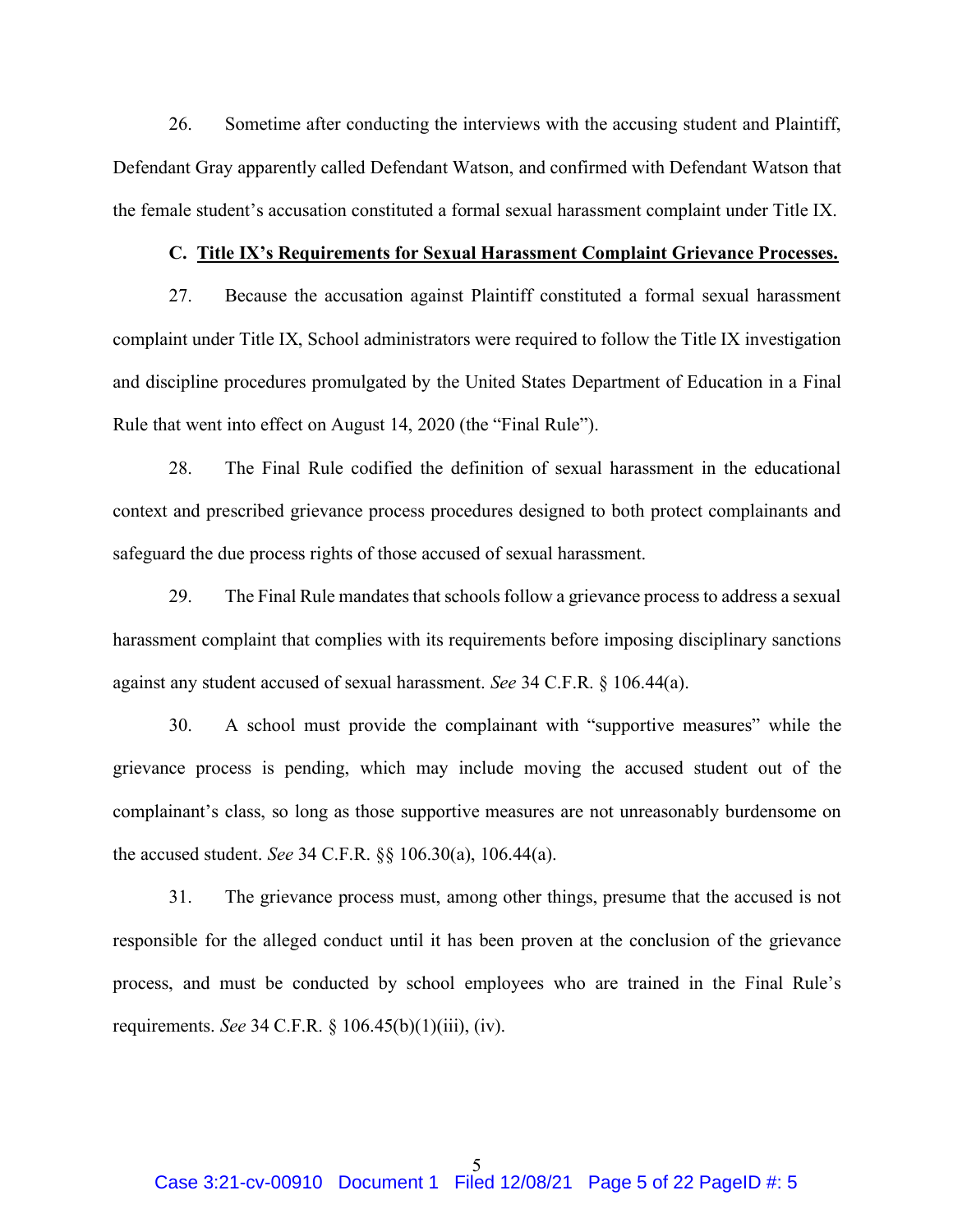32. The standard of proof for the grievance process may be either preponderance of the evidence or clear and convincing evidence, as long as the same standard is applied to all formal complaints of sexual harassment. *See* 34 C.F.R. § 106.45(b)(1)(vii).

33. If a school initiates a grievance process, it must give written notice of the formal sexual harassment complaint to the accused student and give the accused sufficient time to respond to the complaint before the school conducts any initial interview. *See* 34 C.F.R. §  $106.45(b)(2)(i)(B)$ . The written notice must also provide the accused student with the identities of any parties involved in the alleged incident, and give the accused student notice of their right to have an advisor, who may be an attorney, inspect and review evidence gathered during investigation of the complaint. *See id.*

34. The investigation must provide, among other things, equal opportunity for the parties to present witnesses and evidence, provide both the complainant and the accused student the opportunity to review and inspect all evidence gathered during the investigation, and allow a party's advisor, who may be an attorney, to be present during the entirety of the grievance process, including during interviews. *See* 34 C.F.R. § 106.45(b)(5)(ii), (iv), (vi).

35. After obtaining and reviewing all relevant evidence, the school's investigator must then prepare an investigative report summarizing the relevant evidence, and provide that report to the parties at least ten days prior to any hearing held during the grievance process. *See* 34 C.F.R.  $§ 106.45(b)(5)(vii).$ 

36. According to the Final Rule, before reaching a determination regarding the accused student's responsibility, K-12 schools may provide the accused student with a live hearing in which the student may offer evidence and cross-examine the witnesses against the student, but it is not required to do so. *See* 34 C.F.R. § 106.45(b)(6)(ii). If the K-12 school does not provide the accused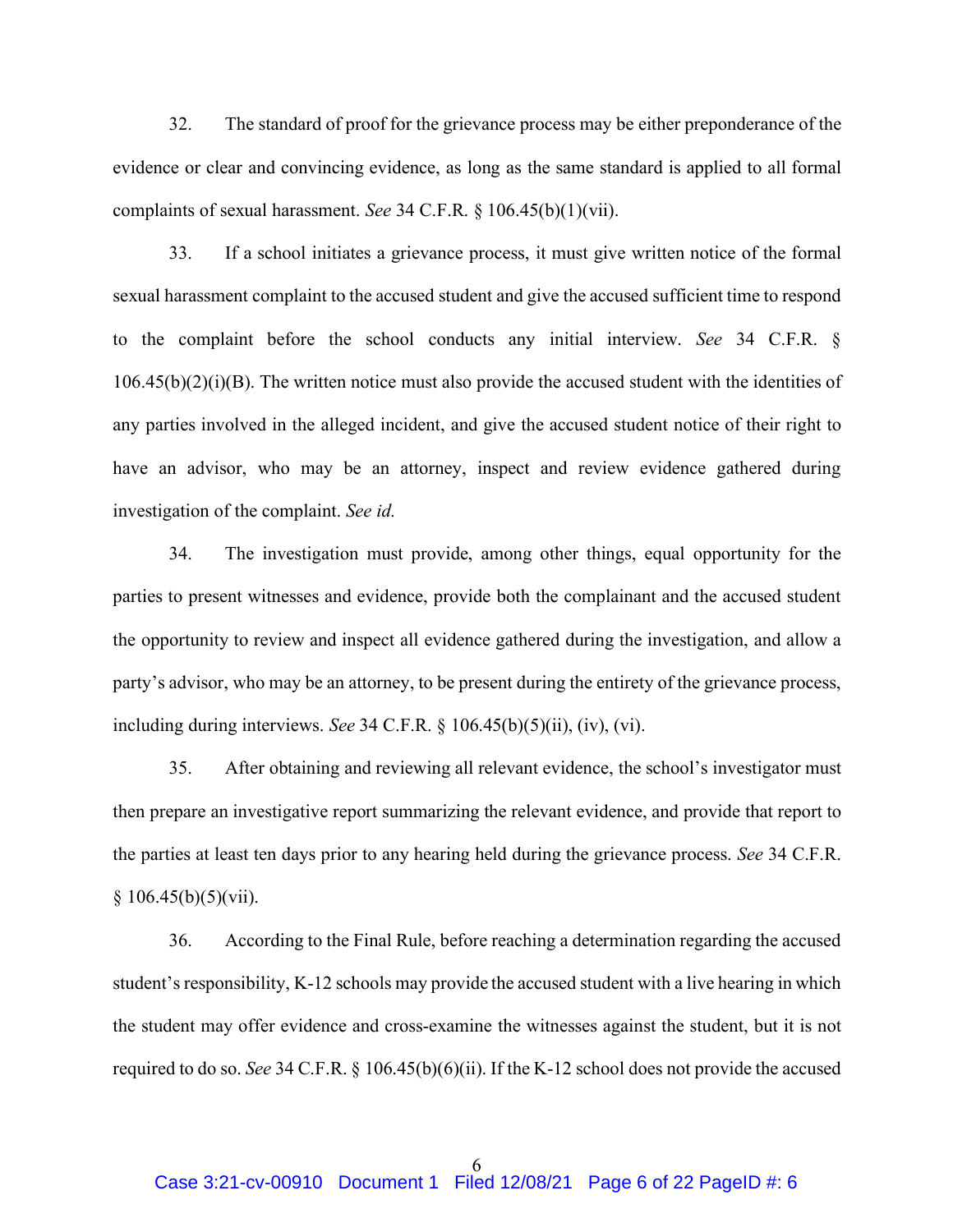student the opportunity for a live hearing, it must at least allow the parties the opportunity to pose written questions to the other party and their witnesses, provide each party the answers to those questions, and allow for limited follow-up. *See id.*

37. Only after following all of the prescribed investigation procedures, and after providing for a hearing or written questions, may a school make a determination regarding responsibility. *See* 34 C.F.R. § 106.45(b)(7). The determination must be in writing, specifically identify the allegations at issue, summarize the procedural steps the school has taken previously, make written findings of fact and conclusions regarding the application of the school's code of conduct to the facts, provide the rationale for the school's decision, and provide both parties with notice of their right to appeal an adverse decision. *See id.*

38. Additionally, the Final Rule makes clear that a school must keep confidential the identity of both the complainant and the accused student, with very limited exceptions. 34 C.F.R.  $§ 106.71(a).$ 

39. SCSS passed a grievance process policy that implements the requirements of the Final Rule, but each of the individual Defendants were completely unaware of its requirements.

#### **D. The School Decides to Discipline Plaintiff After a Non-Compliant Investigation.**

40. The School did not provide Plaintiff with any of the due process safeguards outlined by the Final Rule while investigating the allegation against Plaintiff.

41. Defendant Gray is not trained in the requirements of Title IX, yet she conducted the initial interviews of Plaintiff and his accuser on December 2, 2020. Indeed, the School's Title IX Coordinator, Defendant Watson, did not initially participate in the investigation of the allegation against Plaintiff.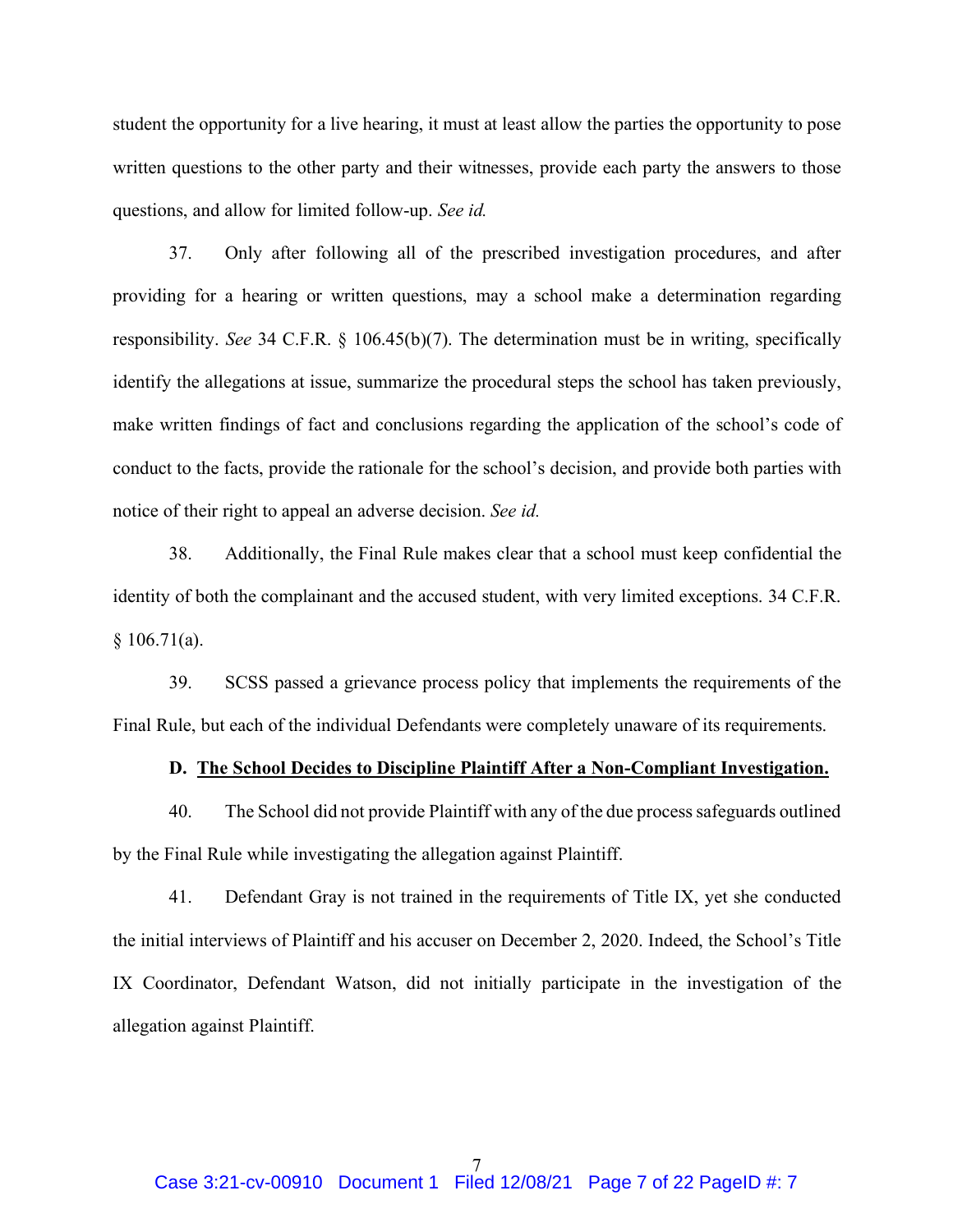42. Plaintiff was never provided a written notice of the complaint against him before being interviewed by Defendant Gray, nor was Plaintiff informed of his right to have an advisor present during the investigation process.

43. Neither Plaintiff nor his mother, Heather Duarte, were provided with the opportunity to review and inspect all of the evidence gathered by Defendant Gray at any point during her investigation.

44. Then, on December 8, 2020, Defendant Gray notified Plaintiff's mother via a written Notice of ALC Placement (the "Notice") that Plaintiff would be removed from school and sent to the SCSS Alternative Learning Center ("ALC") for the remainder of the school year. A copy of the Notice is attached to this Complaint as Exhibit A.

45. Placement in ALC is considered a suspension from regular high school according to SCSS policies.

46. The only description provided as the reason for this decision was one sentence – "Inappropriately touching a female student."

47. Defendant Gray sent the Notice without issuing an investigative report, conducting a hearing, providing the opportunity for Plaintiff to submit written questions to the complainant and witnesses, or making a determination regarding responsibility that complied with the requirements of the Final Rule.

48. Additionally, despite the fact that Plaintiff has multiple qualifying disabilities under the Rehabilitation Act, the School never conducted the required "manifestation determination" to determine whether any of Plaintiff's disabilities were the cause of the conduct for which he was being disciplined prior to being sent to ALC.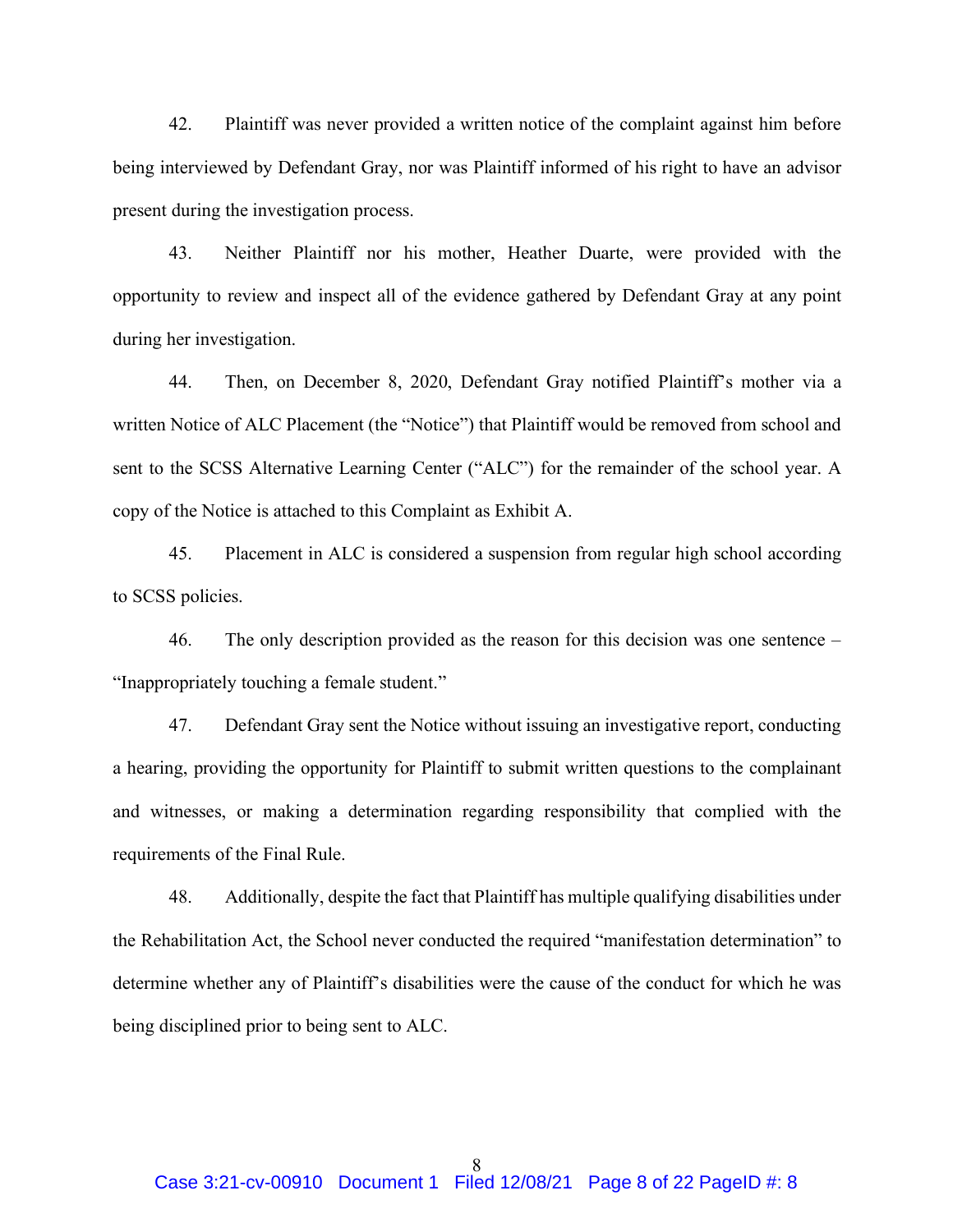49. After being notified of Plaintiff's placement in ALC, Plaintiff's mother chose to keep Plaintiff at home rather than send him to ALC.

### **E. SCSS's Non-Compliant Hearing Affirms Plaintiff's ALC Placement.**

50. The Notice provided Plaintiff notice of his right to appeal his ALC placement pursuant to Tenn. Code Ann. § 49-6-3401, which Plaintiff timely exercised.

51. On December 11, 2020, the SCSS Disciplinary Hearing Authority ("DHA") held a hearing before a three-person committee (the "Committee") concerning Plaintiff's appeal of his placement in ALC. Defendant Page chaired the Committee, and Defendants Saunders and Gillum were the other Committee members. A copy of the hearing's transcript is attached to this Complaint as Exhibit B.

52. Neither the School nor the Committee advised Plaintiff of his right to have an advisor, who may be an attorney, present at the hearing.

53. The only evidence that the School provided to Plaintiff was a redacted copy of the complainant's statement to Defendant Gray. This statement was not provided to Plaintiff at least ten days before the hearing. In fact, the statement was only provided to Plaintiff and his mother *after* the DHA hearing.

54. Defendant Gray presented the School's case. Plaintiff and Plaintiff's mother were in attendance to present Plaintiff's case.

55. During the hearing, Defendant Gray stated that the School had decided to place Plaintiff in ALC because Plaintiff had allegedly been disciplined previously for touching other female students and because the complainant apparently told Plaintiff to stop touching her.

56. Neither Plaintiff nor his mother were provided with evidence of Plaintiff's alleged prior conduct before the hearing.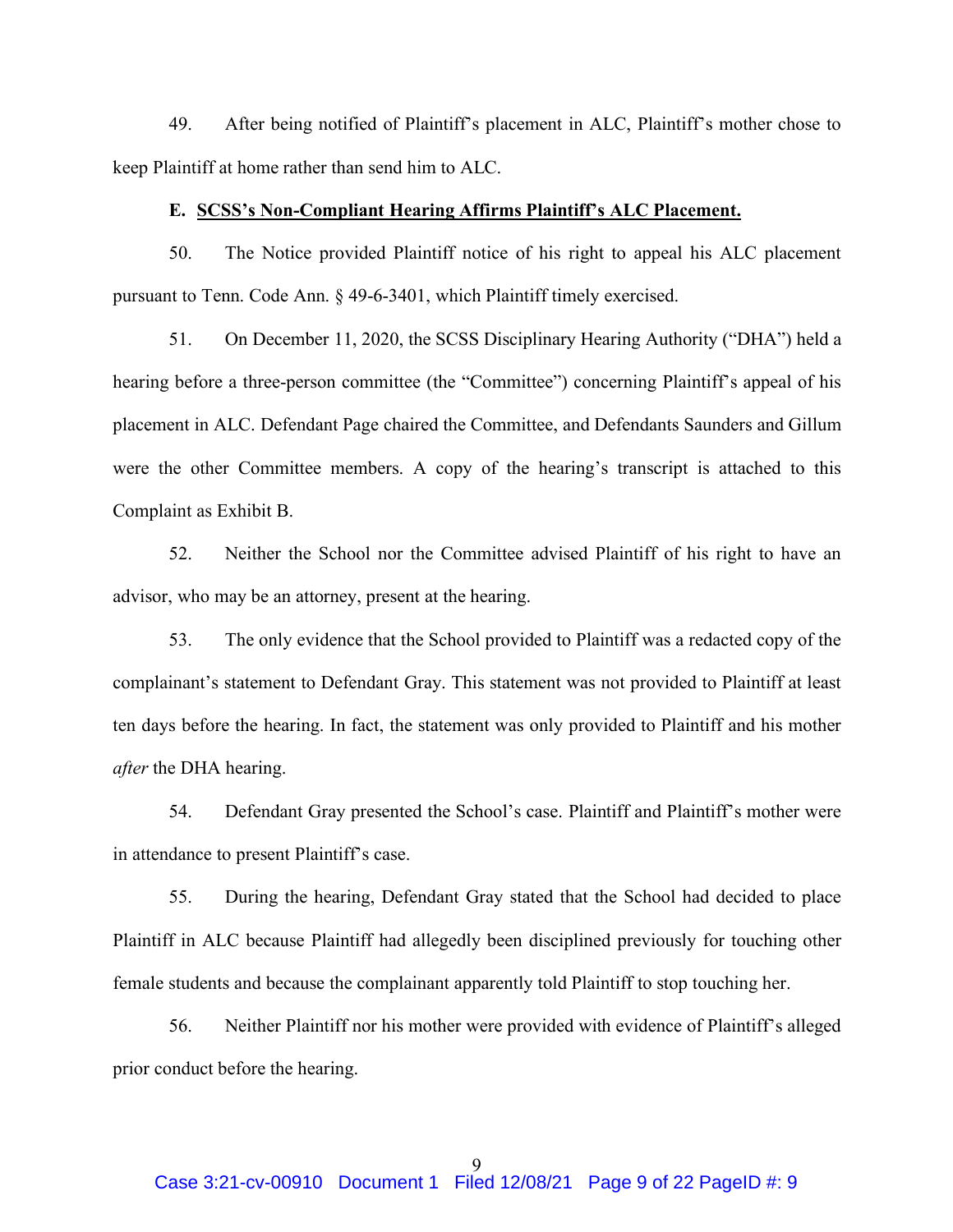57. Defendant Gray did not call the complainant as a witness, or call any witnesses for that matter.

58. Defendant Gray presented the entirety of the School's case via hearsay.

59. Plaintiff was not even provided with the opportunity to present his side of the story in an unfettered manner. Instead, Plaintiff was only allowed to testify in response to questions posed by the Committee or statements made by Defendant Gray.

60. At the conclusion of the hearing, the Committee affirmed the School's decision to place Plaintiff in ALC. It did not issue a written determination of its findings or reasoning behind its decision. Plaintiff was advised of his right to appeal the decision to the Stewart County Board of Education.

### **F. A Second Investigation Exonerates Plaintiff of Sexual Harassment, but the School Sanctions Him Anyway.**

61. After the December 11, 2020 hearing, on December 14, 2020, Plaintiff's mother contacted the SCSS Defendant Watson, to discuss the allegations against Plaintiff.

62. Defendant Watson professed that she did not know about the allegation against Plaintiff, despite the fact that Defendant Gray stated at the December 11 hearing that she had spoken to Defendant Watson about the allegation.

63. On information and belief, Defendant Watson informed the School that their grievance process for addressing the sexual harassment complaint against Plaintiff was entirely inadequate, for within hours of the conversation between Plaintiff's mother and Defendant Watson, Plaintiff's mother was informed that Plaintiff could come back to school and was no longer on ALC placement.

64. Defendant Watson then began a second investigation into the allegations against Plaintiff.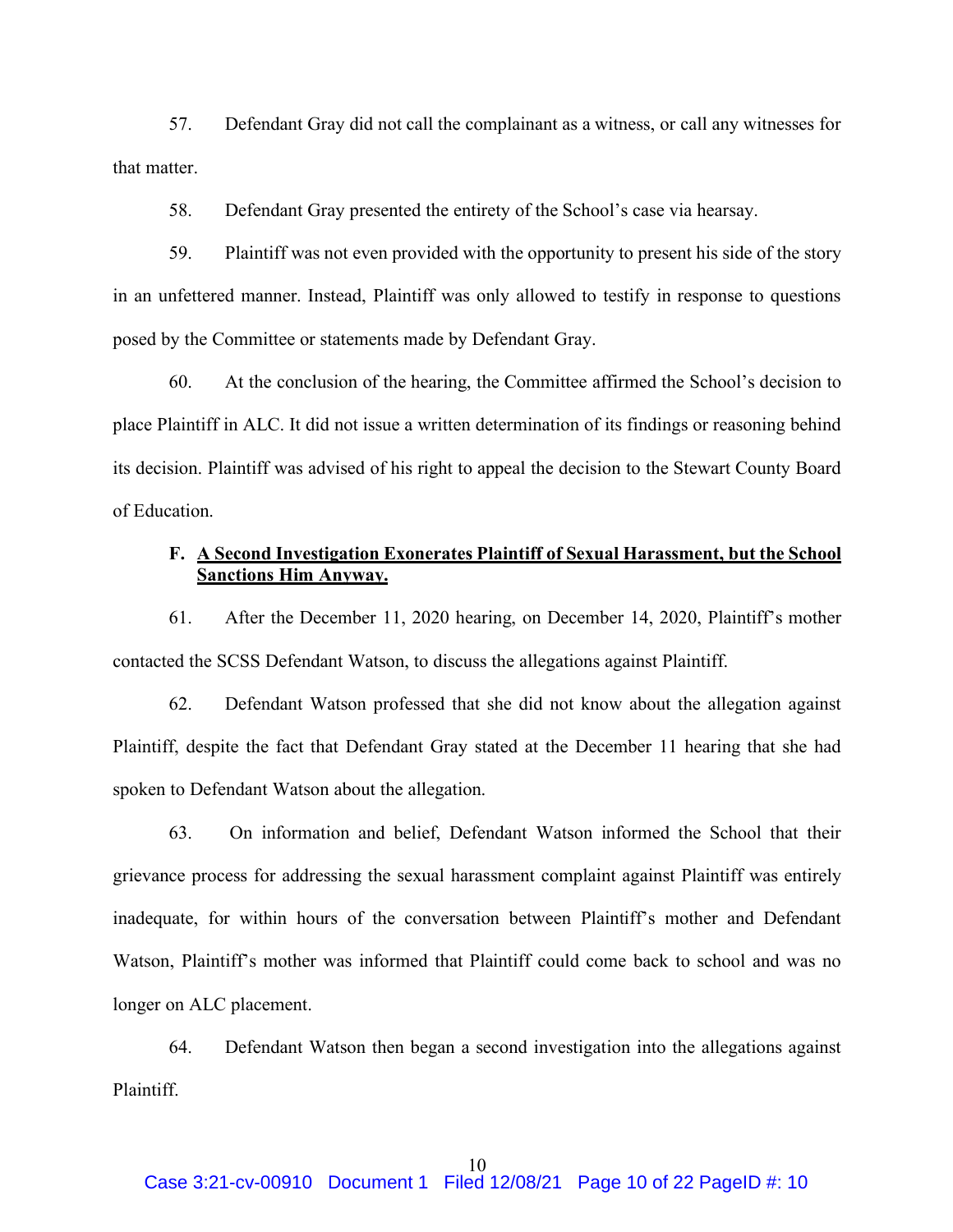65. On the morning of December 15, 2020, Plaintiff boarded his usual school bus to return to the School after his placement in ALC. When Plaintiff attempted to make his way toward the back of the bus, he was loudly admonished by the bus's aide, SCSS employee Carol Williams, who shouted that because of the pending sexual harassment complaint against him, Plaintiff must sit in the front of the bus where she could see him.

66. There is no reason why Ms. Williams, who was not a participant or witness in the Title IX investigation into the allegation against Plaintiff, should have known about the sexual harassment complaint against Plaintiff, based on aforementioned Title IX sexual harassment investigation rules intended to protect the rights of accuser and accused.

67. Additionally, even if there were a permissible reason for the School to have disclosed Plaintiff's status as a respondent in a Title IX investigation to Ms. Williams, it was entirely improper and antithetical to the purpose of the Title IX rules for Ms. Williams to humiliate Plaintiff by loudly disclosing this fact to an entire bus full of Plaintiff's peers.

68. Then, when Plaintiff arrived at the School that day, Plaintiff was informed that he was being moved from his Nutrition class with the complainant and placed in a different class, World History, during the pendency of Defendant Watson's second investigation into the allegation against him.

69. The decision to move Plaintiff from his Nutrition class was made on Defendant Watson's recommendation

70. Defendants Duncan and Gray signed off on the decision to move Plaintiff from his Nutrition class to World History.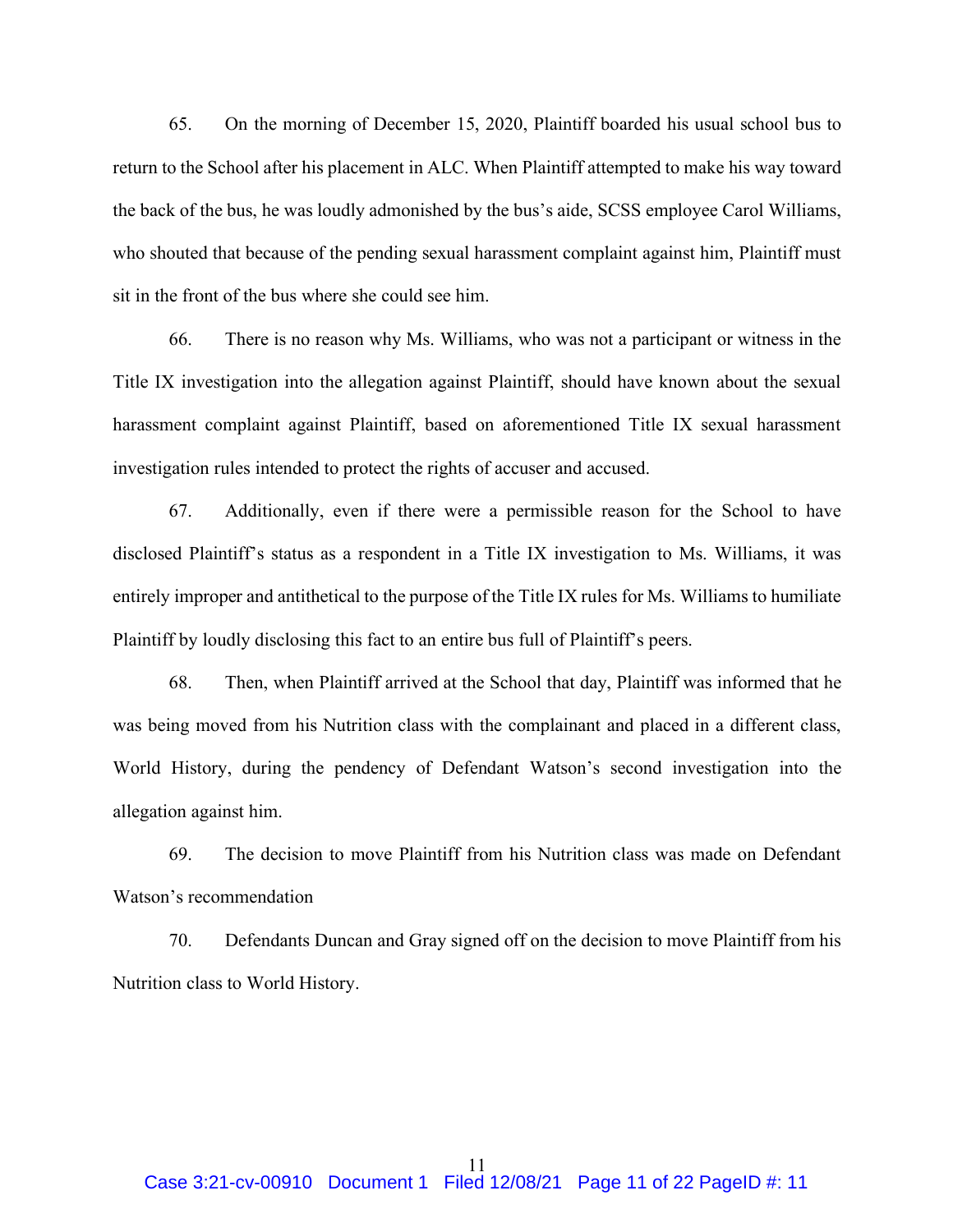71. The School and Defendant Watson described the move of Plaintiff out of his Nutrition class as a "supportive measure" to keep him separate from the complainant during the pendency of the investigation.

72. The Final Rule allows such supportive measures, so long as they do not constitute an unreasonable burden upon the accused student.

73. Plaintiff continued to attend World History while Defendant Watson investigated the allegation against him.

74. Defendant Watson's investigation consisted of re-interviewing Plaintiff, the complainant, and all of the students in the classroom on the day of the alleged incident.

75. On January 3, 2021, Defendant Watson issued her written investigation report containing her investigatory findings of fact. A copy of the report is attached to this Complaint as Exhibit C.

76. In her report, she found multiple inconsistencies in the complainant's account of the allegation against Plaintiff. She also found that Plaintiff and the complainant were both voluntarily playing a game in which they moved their hands up each other's thighs, and that no witnesses viewed the alleged inappropriate conduct, but rather saw Plaintiff and the complainant "talking and laughing with one another."

77. Defendant Watson therefore concluded that Plaintiff did not sexually harass the complainant.

78. However, Defendant Watson did conclude that the behavior of Plaintiff and the complainant constituted "conduct unbecoming of a student", and recommended appropriate discipline based on that finding.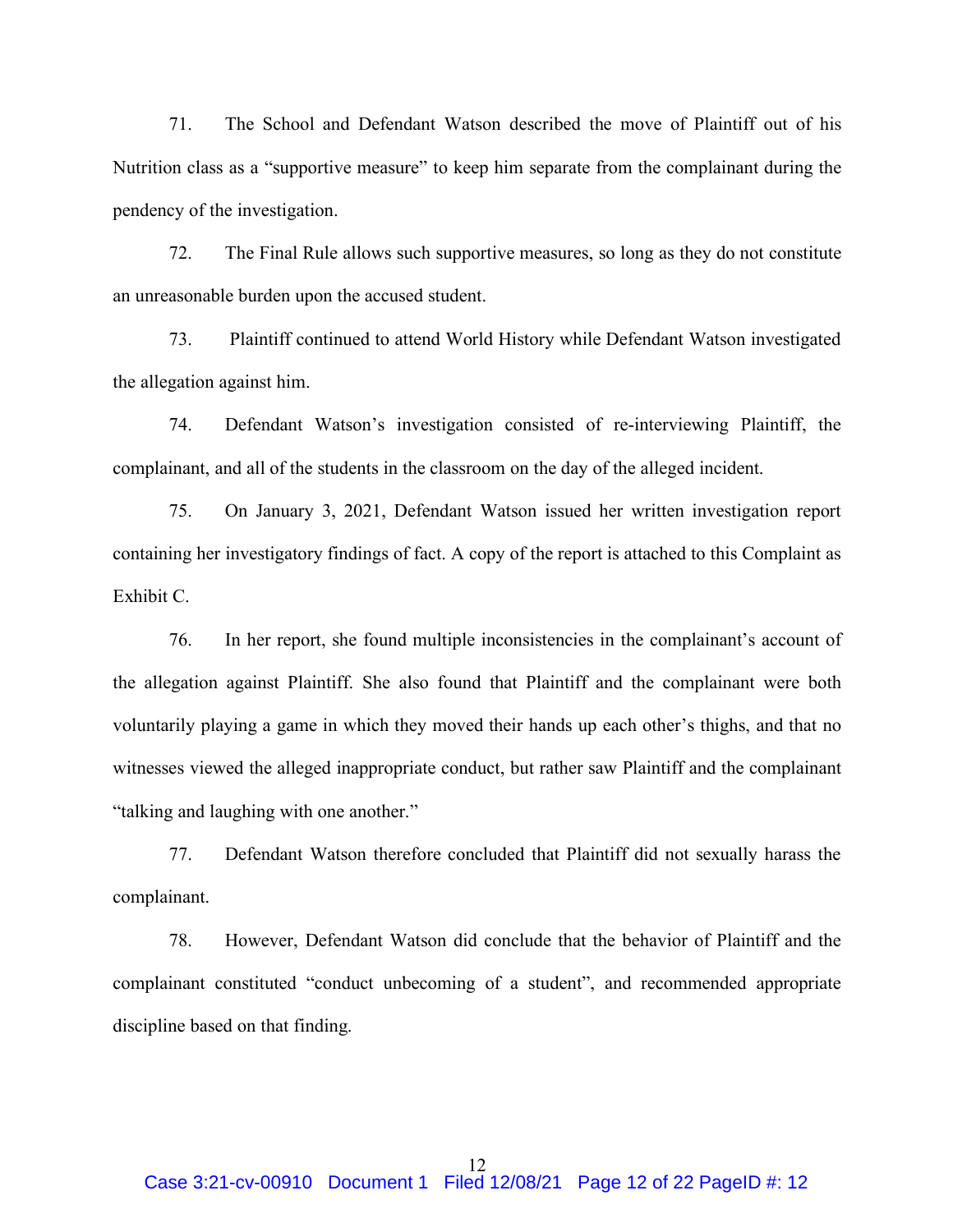79. On January 4, 2021, Defendant Watson emailed a copy of the investigation report to Plaintiff's mother.

80. In the ensuing email exchange, Defendant Watson admitted that the initial investigation into the allegation against Plaintiff was insufficient and in violation of Title IX. Specifically, she stated that, "if I read the procedure correctly, I should have stepped in prior to [Plaintiff's disciplinary hearing]." She went on to describe the School's deficient investigation timeline, and stated that the School made a disciplinary decision, ALC, prior to the conclusion of the investigatory process. She then again stated that, "At this point I should have stepped in to give each party an opportunity to submit a statement in response rather than go to the [Disciplinary Hearing Authority]." A copy of this email is attached to this Complaint as Exhibit D.

81. In this email exchange, Defendant Watson also informed Plaintiff's mother that she was recommending that Plaintiff be given one to two days of in-school suspension ("ISS") due to his "conduct unbecoming of a student."

82. Defendant Watson's ISS recommendation is the only punishment that was recommended as a result of the allegation against Plaintiff.

83. Defendant Watson also opined that "[b]ecause Xavier did not go to  $ALC<sub>i</sub>$  I would not think his rights had been violated."

84. However, despite the fact that the School moved Plaintiff out of his Nutrition class solely as a temporary supportive measure during the pendency of the Title IX investigation, and

<sup>&</sup>lt;sup>1</sup> Defendant Watson's assertion that Plaintiff was not placed in ALC is wholly incorrect. The School placed Plaintiff in ALC, effective immediately, on December 8, 2021. The only reason why Plaintiff did not go to the ALC building is because Plaintiff's mother kept him home rather than send him to ALC.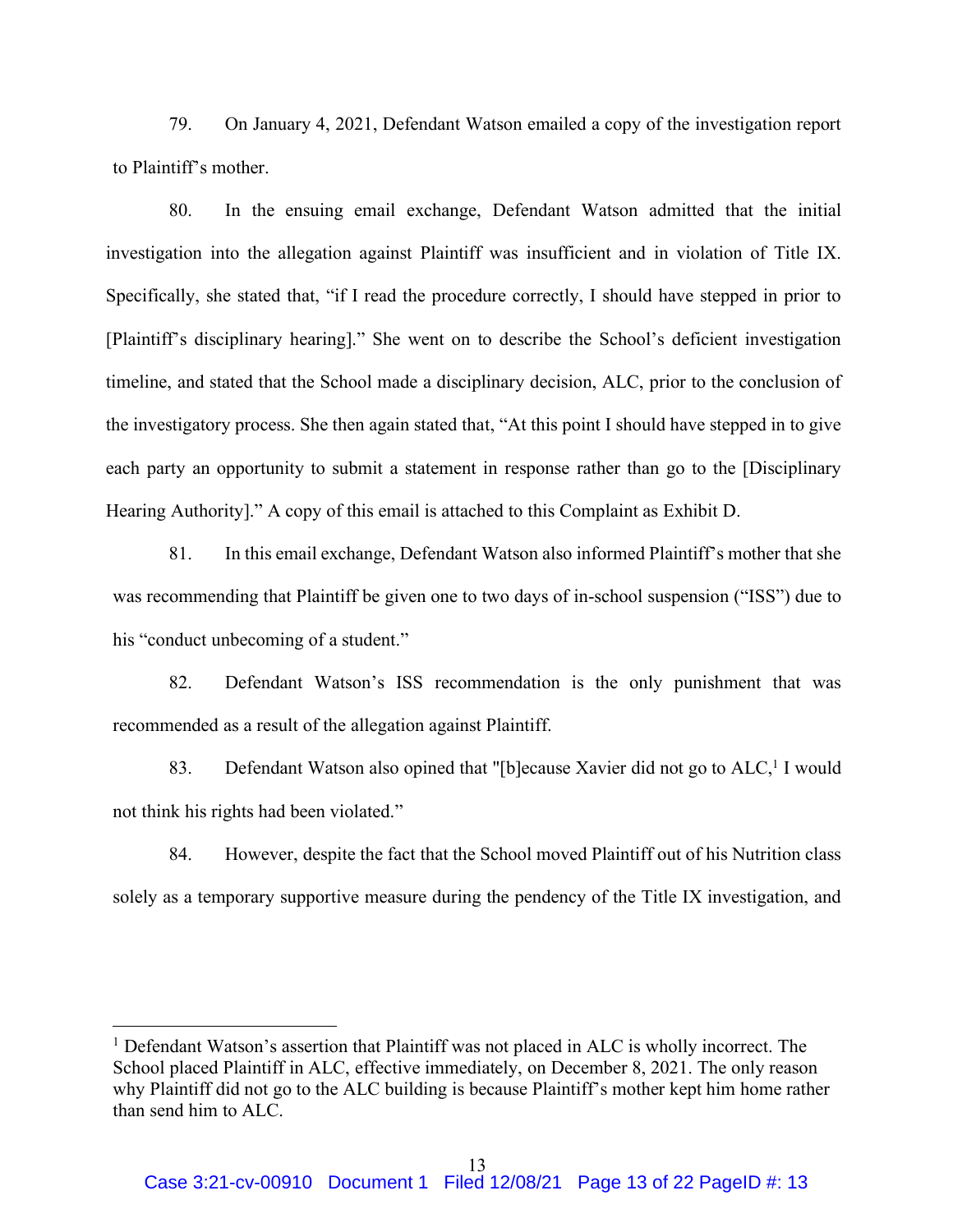despite the fact that the investigation exonerated Plaintiff, the School did not return Plaintiff to his Nutrition class.

85. Instead, the School kept Plaintiff in World History for the remainder of the school year.

86. The School then proceeded to fail Plaintiff in his Nutrition class, despite the fact that he had solely been removed from the class as a "supportive measure" regarding an investigation in which he had been cleared of wrongdoing.

87. Defendants Watson, Duncan, and Gray approved of the decision to keep Plaintiff in World History and to give Plaintiff a failing grade in Nutrition.

88. Additionally, even though Plaintiff was only in his Nutrition class for less than half of the school year, the School based his failing grade on a full year, one-credit class.

89. Plaintiff thus received a "zero" for a one-credit course on his final transcript.

90. This zero dropped Plaintiff's unweighted GPA below a 3.0 and rendered him ineligible for numerous scholarships at APSU.

91. The School's decision to issue Plaintiff a failing grade in a class as a result of the sexual harassment complaint against him obviously constitutes a disciplinary sanction as defined by the Final Rule.

92. The School imposed this disciplinary sanction upon Plaintiff despite the fact that the Title IX investigation exonerated him, in clear violation of the Final Rule and the United States Constitution's guarantees of due process.

93. The School also imposed this disciplinary sanction upon Plaintiff, which constituted a major change in placement, without making a "manifestation determination", despite the fact that Plaintiff has a qualifying disabilities under the Rehabilitation Act.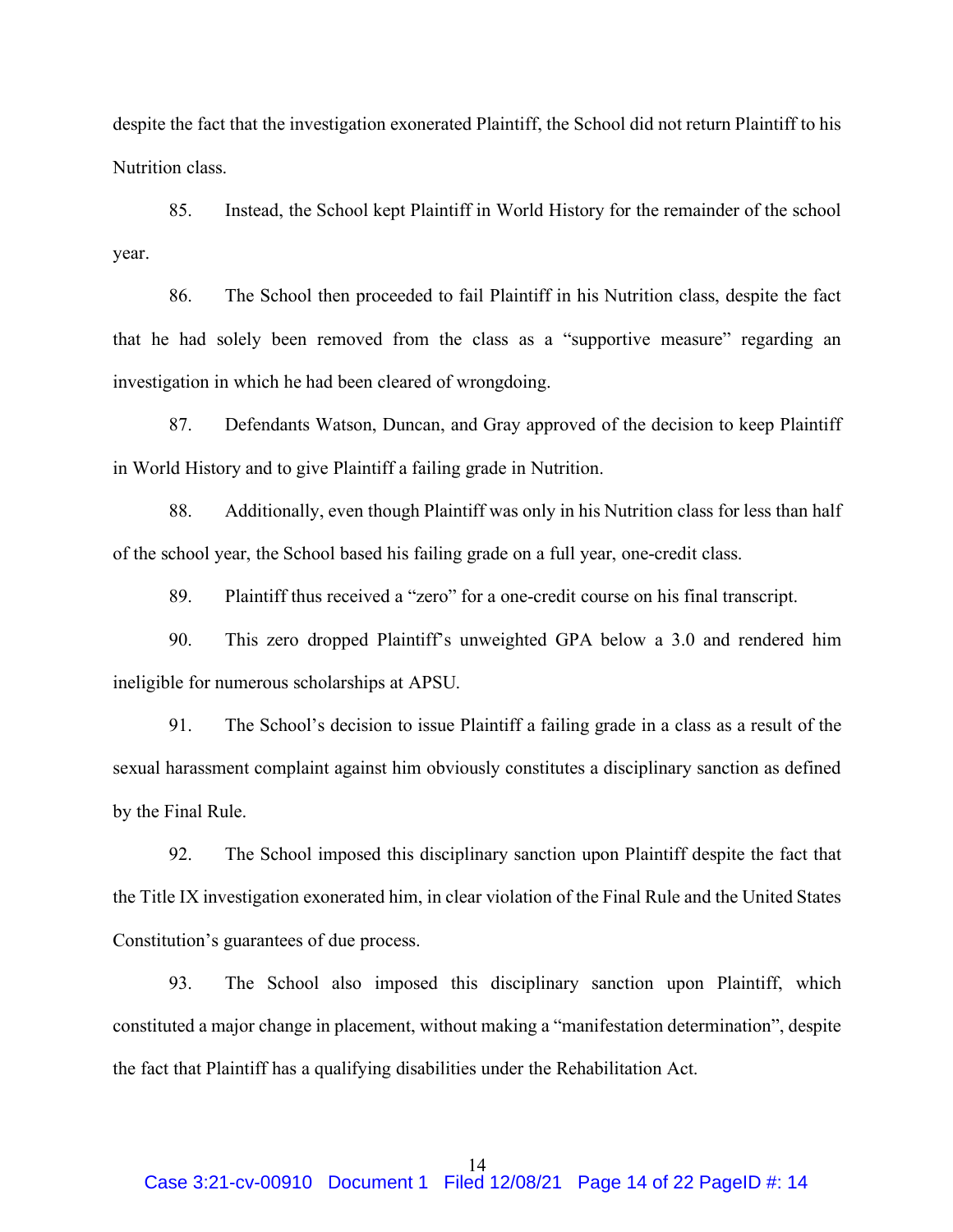94. There are a number of ways that the School could have addressed Plaintiff's removal from the Nutrition class that would have been less detrimental, or more appropriately nondetrimental, to Plaintiff including, but not limited to, returning Plaintiff to his selected, preferred curriculum of attending the Nutrition class, or simply removing the Nutrition class from Plaintiff's transcript.

### **G. The School's Failure to the Keep the Title IX Investigation Confidential Makes Everything Worse.**

95. In addition to their failure to adhere to the due process safeguards required by law when investigating the allegation against Plaintiff and meting out concomitant punishment, the School and its administrators failed in their duty to keep the details of the investigation confidential.

96. The most glaring example of this failure to keep information confidential is the outburst by the bus aide, Carol Williams, on December 15, 2020, as described in Paragraph 65 of this Complaint.

97. The School also did not instruct the complainant to keep the investigation confidential.

98. As a result of the School's failure to keep the investigation confidential, rumors began spreading among students and the community at large that Plaintiff was a sexual predator.

99. In early January, Plaintiff's mother informed SCSS Director Michael Craig and Defendant Watson about the rumors being spread about Plaintiff, and asked them to act to stop them.

100. Director Craig and Defendant Watson did not act. As a result, the rumors persisted and sometimes escalated.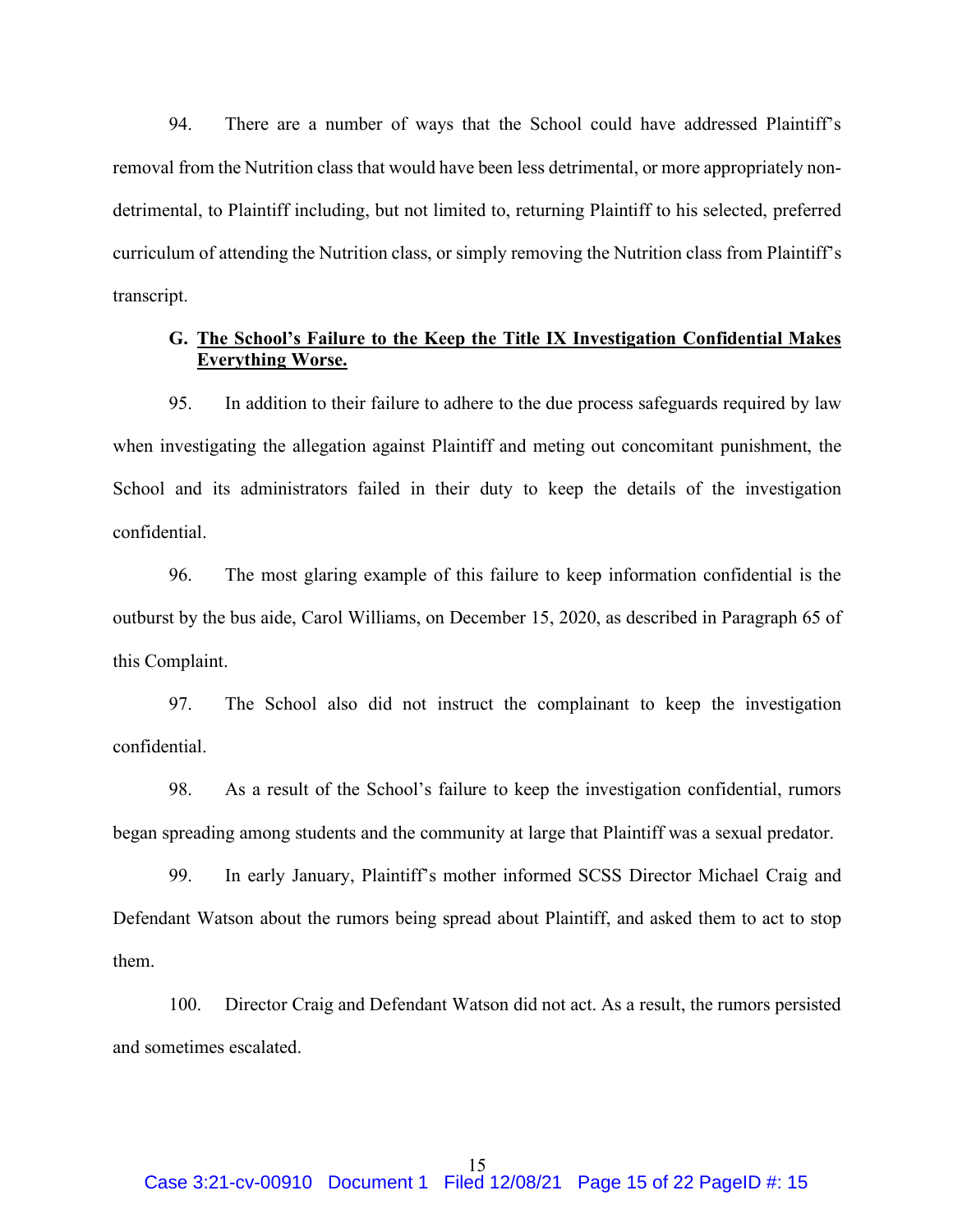101. In one instance, on March 12, 2021, two students filed a false harassment complaint with the School against Plaintiff. The complaint alleged that Plaintiff harassed them during class and lunch.

102. The School's administrators compared the schedules of the two students with that of Plaintiff, and quickly determined that the allegations were false, as the students did not share a single class with Plaintiff.

103. Despite the fact that the students leveled obviously false allegations against Plaintiff, School officials declined to take further action to stop the rumors and ameliorate the bullying that Plaintiff was facing.

104. In another instance, a new friend of Plaintiff's informed him that they could no longer be friends because she was scared he was a rapist.

105. Adults in the community are also aware of the allegations against Plaintiff, and have discussed them with Plaintiff's mother and others in the community.

#### **H. Plaintiff Has Suffered Tremendously as a Result of this Ordeal.**

106. The months-long ordeal that Plaintiff endured as a result of the School's deficient handling of the allegations against him has caused a significant strain on Plaintiff's already-fragile mental health.

107. In March 2021, Plaintiff was diagnosed with major depressive disorder, which directly stemmed from the allegations against him and the rumors being spread that he was a rapist.

108. Plaintiff has still not recovered from this diagnosis and continues to suffer from depression and anxiety.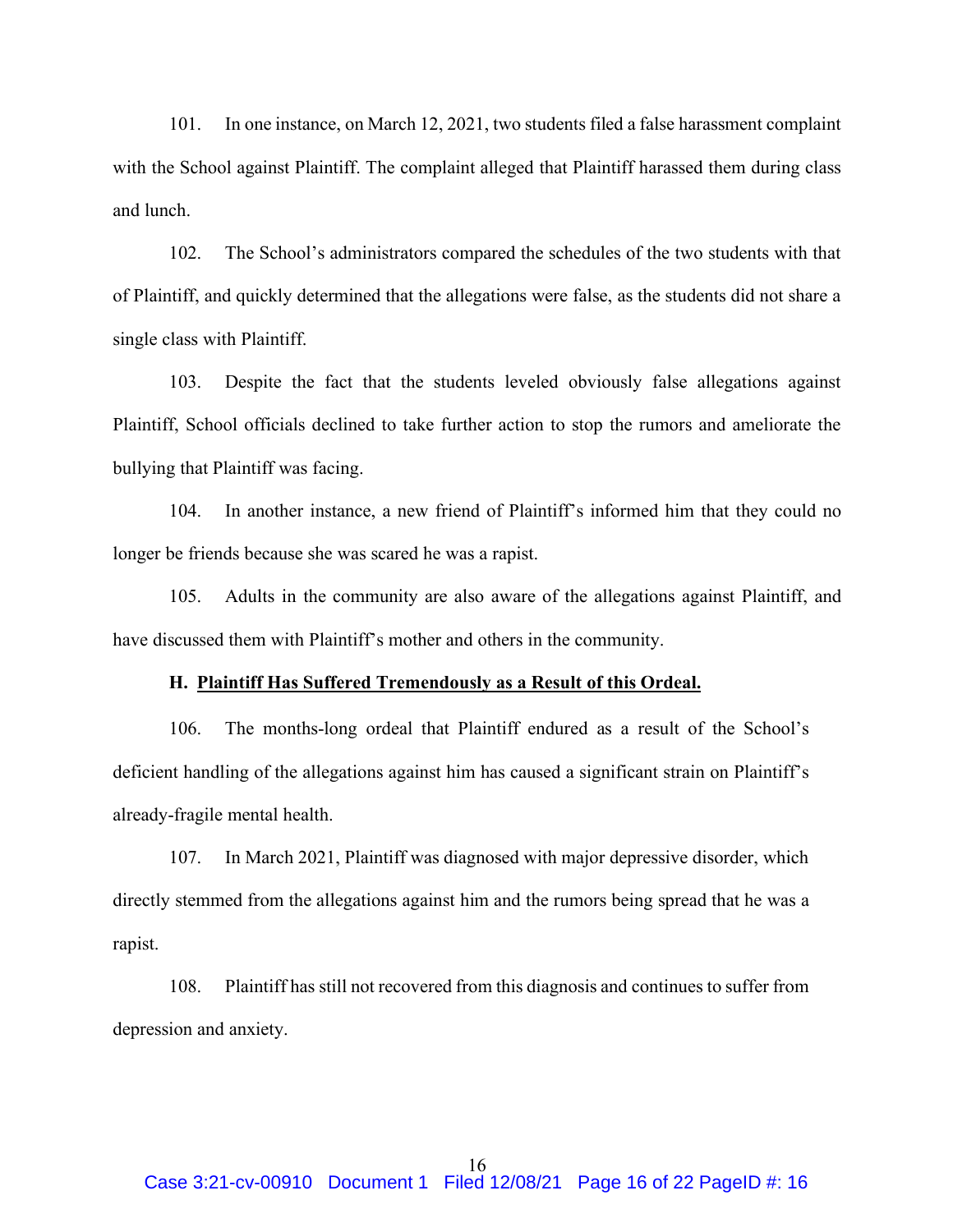109. In addition, although Plaintiff graduated from the School in May 2021, and was previously accepted to APSU, Plaintiff was unable to attend in part due to the loss of his eligibility for scholarships and in part due to his continuing depression.

110. Plaintiff was also terminated from his job at Old Man Lead, a hunting and fishing store located in Stewart County, Tennessee, despite having an exemplary employee record.

111. On information and belief, Plaintiff was terminated due to the rumors circulating in the community concerning the allegations against him.

### **COUNT I**

### **VIOLATION OF PLAINTIFF'S FOURTEENTH AMENDMENT RIGHT TO DUE PROCESS (against all Defendants)**

### **(42 U.S.C. § 1983)**

112. Plaintiff incorporates the allegations of the preceding paragraphs as if fully set forth herein

113. As a citizen of Tennessee, Plaintiff had the right to a free public education, which constitutes a property interest protected by the Due Process Clause of the Fourteenth Amendment to the United States Constitution.

114. Plaintiff also possessed a liberty interest in his reputation protected by the Due Process Clause of the Fourteenth Amendment to the United States Constitution.

115. Therefore, Plaintiff could not be deprived of educational benefits or his reputation by an educational institution without due process of law.

116. The Final Rule, which was enacted to provide due process protections to safeguard the property and liberty interests of students, provided the constitutionally mandated due process procedures that the School was required to follow if it sought to deprive Plaintiff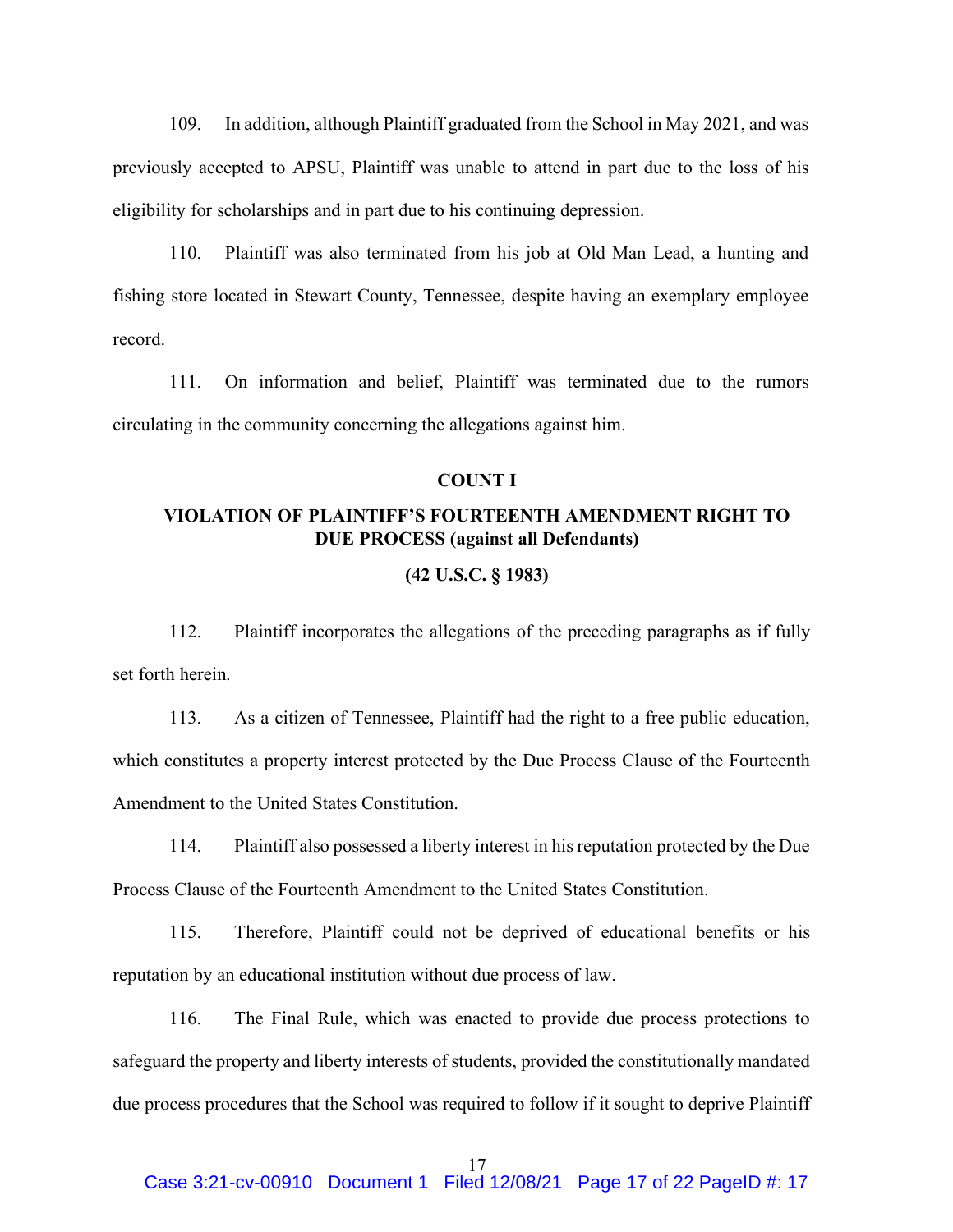of his protected property and liberty interests as a result of a sexual harassment complaint from a fellow student.

117. Even though each individual Defendant knew that the allegation against Plaintiff constituted a Title IX complaint, each individual Defendant failed to follow the due process procedures mandated by the Final Rule both when investigating the sexual harassment complaint against Plaintiff and subsequently meting out discipline against Plaintiff.

118. As a result, each individual Defendant deprived Plaintiff of his constitutionally protected property and liberty interests without due process of law, and each individual Defendant is liable for such deprivation.

119. Defendant Gray violated Plaintiff's constitutional rights by failing to provide him with adequate notice of the allegation against him, conducting a non-compliant investigation, prosecuting a fundamentally flawed disciplinary hearing against Plaintiff without providing Plaintiff the opportunity to view or confront the witnesses and evidence against him, and arbitrarily issuing disciplinary sanctions against Plaintiff in the absence of a grievance process that comported with due process.

120. Defendant Duncan violated Plaintiff's constitutional rights by arbitrarily issuing disciplinary sanctions against Plaintiff in the absence of a grievance process that comported with due process.

121. Defendants Saunders, Gillum, and Page violated Plaintiff's constitutional rights by conducting a fundamentally flawed disciplinary hearing against Plaintiff without providing Plaintiff the opportunity to view or confront the witnesses and evidence against him and affirming the validity of both Defendant Gray's non-compliant investigation and the arbitrary disciplinary sanction against Plaintiff.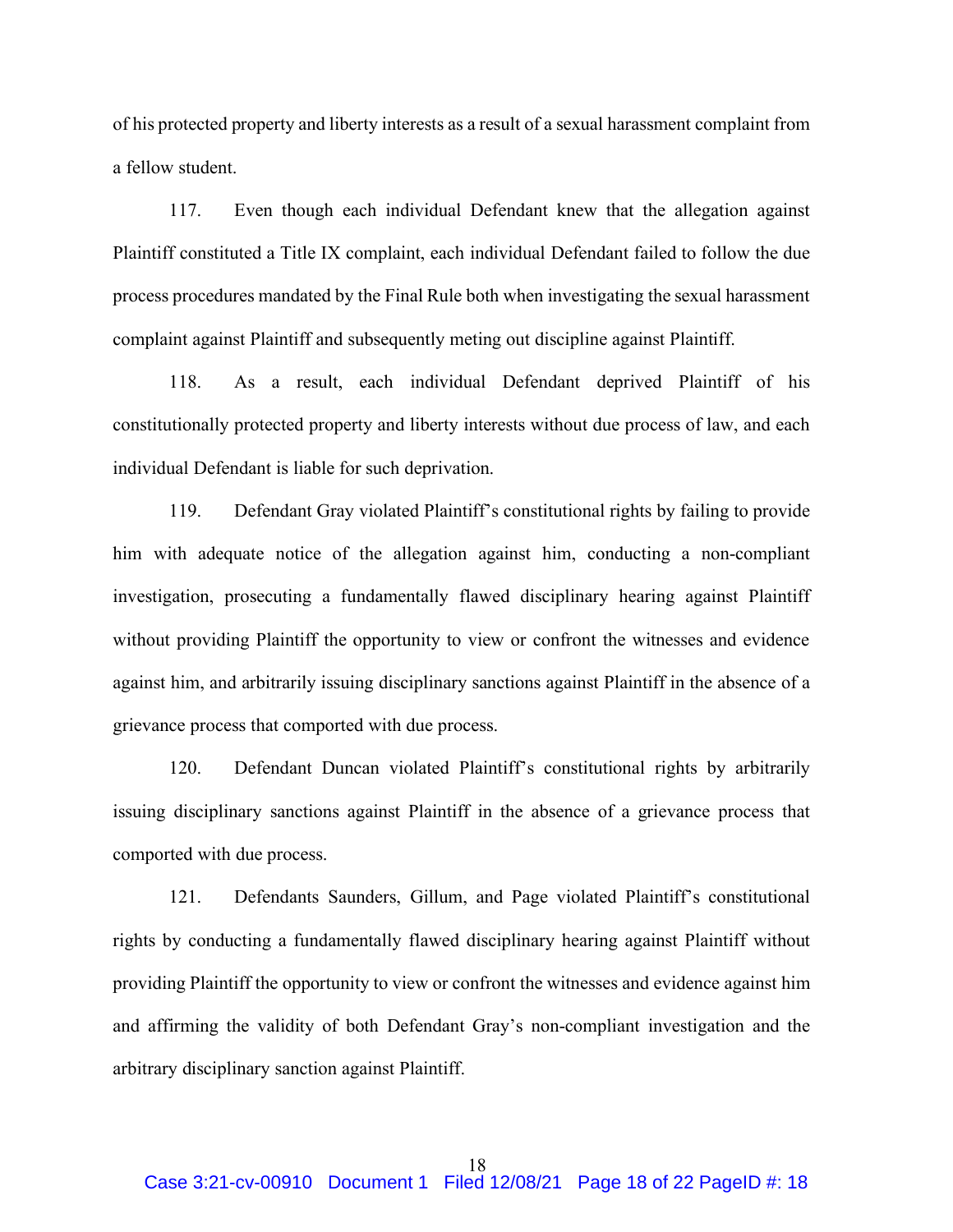122. Defendant Watson violated Plaintiff's constitutional rights through her deliberate indifference to the violation of Plaintiff's due process rights that she knew was occurring, but failed to intervene to stop, and by arbitrarily issuing disciplinary sanctions against Plaintiff in the absence of a grievance process that comported with due process.

123. As demonstrated by the myriad failures of the individual Defendants to observe even the basic requirements of due process guaranteed by the United States Constitution and the Final Rule, it is obvious that SCSS inadequately trained its staff in how to handle Title IX complaints.

124. Public school administrators are educators, not lawyers, and the due process requirements set out by the Final Rule are complicated and steeped in legal concepts unfamiliar to those without a background in law.

125. Indeed, the Final Rule itself requires that school officials who participate in Title IX investigations be trained in its various strictures.

126. It is thus obvious that inadequately training school administrators in the due process requirements of Title IX complaints would lead to violations of students' constitutional rights.

127. Therefore, Defendant SCSS is also liable for the deprivation of Plaintiff's constitutional rights because it failed to adequately train its employees in the proper procedures for handling Title IX sexual harassment complaints.

128. Plaintiff suffered actual damages in the form of lost scholarship money, extreme emotional distress, and irreparable harm to his reputation as a result of the Defendants' deprivations of his rights.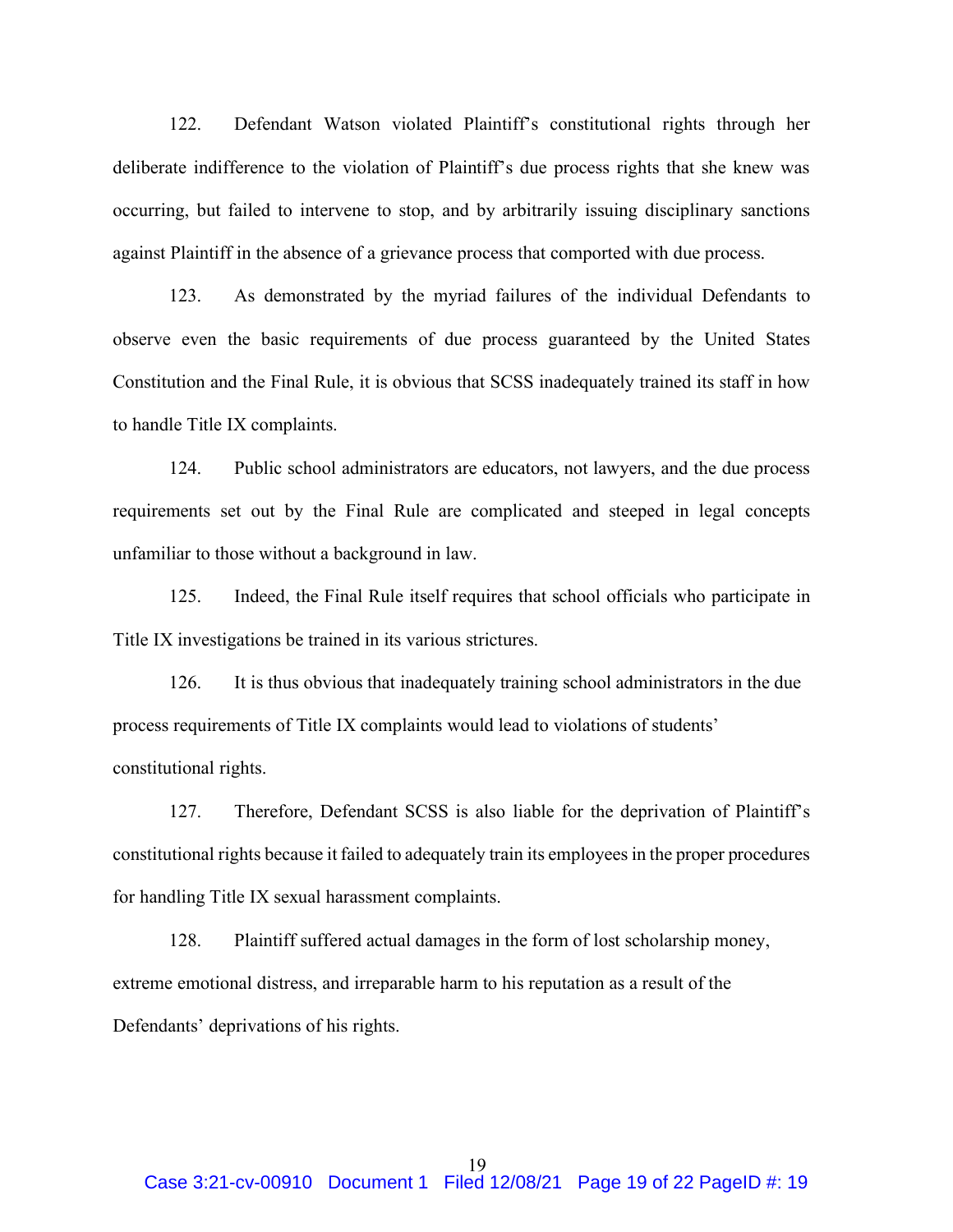### **COUNT II**

# **VIOLATION OF § 504 OF THE REHABILITATION ACT (against SCSS) (29 U.S.C. § 794)**

129. Plaintiff incorporates the allegations of the preceding paragraphs as if fully set forth herein.

130. Defendant SCSS receives federal assistance in the form of federal education spending.

131. As a recipient of federal assistance, SCSS is prohibited from discriminating against those with qualifying disabilities by § 504 of the Rehabilitation Act.

132. To prevent discrimination against disabled students in the disciplinary context, U.S. Department of Education regulations implementing § 504 require that a school conduct a "manifestation determination" to consider if a disabled student's code of conduct violation was caused by, or had a direct and substantial relationship to, the student's disability before implementing discipline that constitutes a change in that student's placement.

133. Plaintiff has multiple qualifying disabilities under § 504.

134. Defendant SCSS knew that Plaintiff has multiple qualifying disabilities.

135. Placing a student in ALC constitutes a change in placement.

136. Permanently removing a student from a scheduled class constitutes a change in placement.

137. Despite the fact that it knew about his qualifying disabilities, Defendant SCSS never conducted a manifestation determination to consider whether Plaintiff's disabilities caused or had a direct and substantial relationship to his alleged code of conduct violations before placing Plaintiff in ALC or moving Plaintiff from his Nutrition class.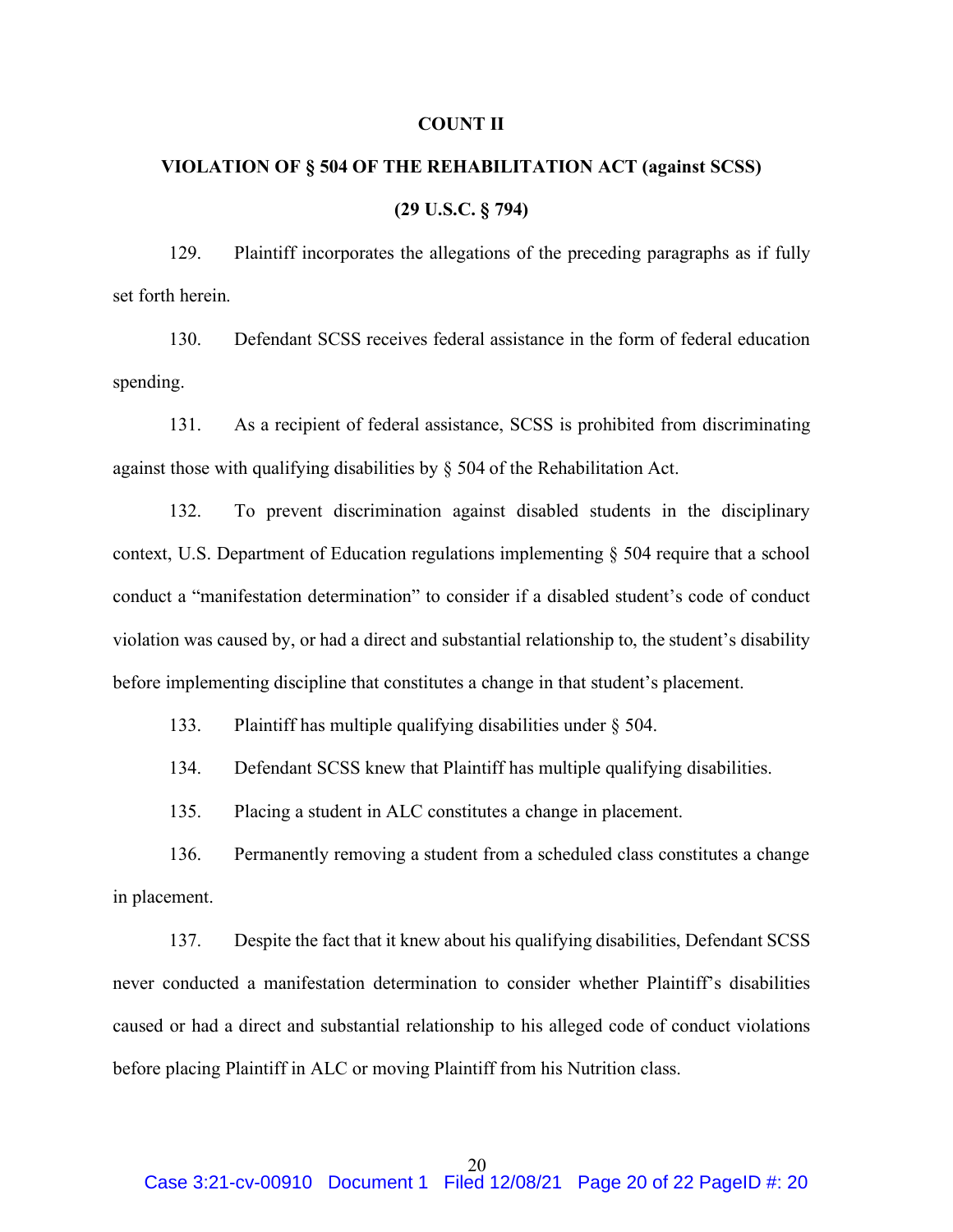138. Therefore, SCSS has discriminated against Plaintiff on the basis of his disabilities, and is liable for such discrimination.

139. Pursuant to the Rehabilitation Act, Plaintiff may sue Defendant SCSS for its discrimination without exhausting his administrative remedies because 1) neither Plaintiff nor his mother were informed of the school's § 504 grievance resolution process at the time the discrimination occurred or any time thereafter; 2) exhausting administrative remedies would be futile because Plaintiff has since graduated; and 3) Plaintiff is seeking compensatory damages for violations of his rights, which is not a remedy available in administrative proceedings.

### **COUNT III**

### **NEGLIGENCE (against Defendants Gray and Duncan)**

140. Plaintiff incorporates the allegations of the preceding paragraphs as if fully set forth herein

141. Defendants Gray and Duncan had a duty to keep confidential the information regarding the sexual harassment complaint against Plaintiff.

142. Defendants Gray and Duncan breached that duty by allowing subordinate employees to publicly reveal that confidential information to the public and by failing to instruct the complainant to keep her accusations confidential.

143. As a result of Defendants' breaches, Plaintiff suffered damage to his reputation and extreme emotional distress.

144. Plaintiff's injuries were proximately caused by Defendants' breaches of their duties, as it was reasonably foreseeable that Plaintiff's reputation would be damaged and Plaintiff would suffer extreme emotional distress as a result of their failure to safeguard the